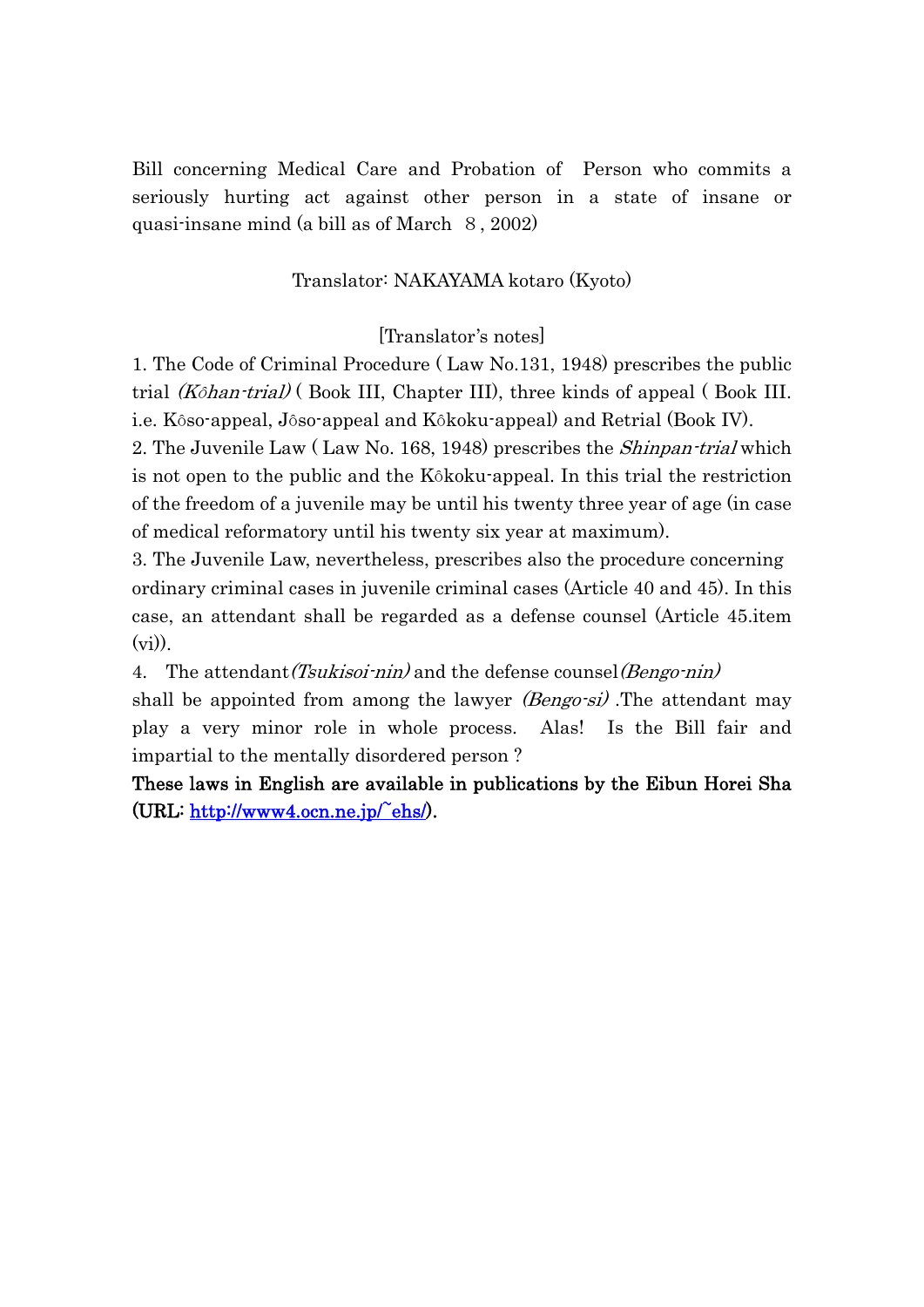# **CONTENTS**

|                                                  | Chapter I General Provisions                                            |
|--------------------------------------------------|-------------------------------------------------------------------------|
|                                                  | Section 1 Purpose and Definition (Article 1 and 2)                      |
|                                                  | Section 2 Court (Article 3 to 15)                                       |
|                                                  | Section 3 Designated Medical Organ (Articles 16 to 18)                  |
|                                                  | Section 4 Probation Office (Articles 19 to 23)                          |
| Chapter II Trial                                 |                                                                         |
| Section 1                                        | General Provisions (Articles 24 to 48)                                  |
|                                                  | Section 2 Hospitalization or Regular Attendance as Outpatient (Articles |
|                                                  | 33 to 48)                                                               |
|                                                  | Section 3 Discharge or Continuing Hospitalization (Articles 49 to 53)   |
| Section4                                         | End of Treatment or Extension of Term of Attendance as                  |
|                                                  | Outpatient (Articles 54 to 58)                                          |
|                                                  | Section 5 Re-hospitalization, etc. (Articles 59 to 63)                  |
|                                                  | Section 6 <i>Kokuku</i> -appeal (Articles 64 to 73)                     |
|                                                  | Section 7 Miscellaneous (Articles 74 to 80)                             |
| Chapter III Medical Care                         |                                                                         |
|                                                  | Section 1 Practice of Medical Care (Articles 81 to 85)                  |
|                                                  | Section 2 Duty of Retaining Designated Physician of Mental Health       |
|                                                  | (Articles 86 to 88)                                                     |
|                                                  | Section 3 Measures made by Administrator of Designated Medical Organ    |
|                                                  | (Articles 89 to 91)                                                     |
|                                                  | Section 4 Measures for Inpatient (Articles 92 to 101)                   |
|                                                  | Section 5 Miscellaneous (Articles 102 and 103)                          |
| Chapter IV Treatment in Regional Society         |                                                                         |
|                                                  | Section 1 Scheme to Practice the Treatment (Articles 104 and 105)       |
| Section 2                                        | Mental Health Probation (Articles 106 and 107)                          |
| Section 3                                        | Close Connection, etc. (Articles 108 and 109)                           |
| Section 4                                        | Report, etc. (Articles 110 and 111)                                     |
|                                                  | Section 5 Miscellaneous (Articles 112 and 113)                          |
| Miscellaneous (Articles 114 to 116)<br>Chapter V |                                                                         |
| Chapter VI Penal Provision (Articles 117 to 121) |                                                                         |
|                                                  |                                                                         |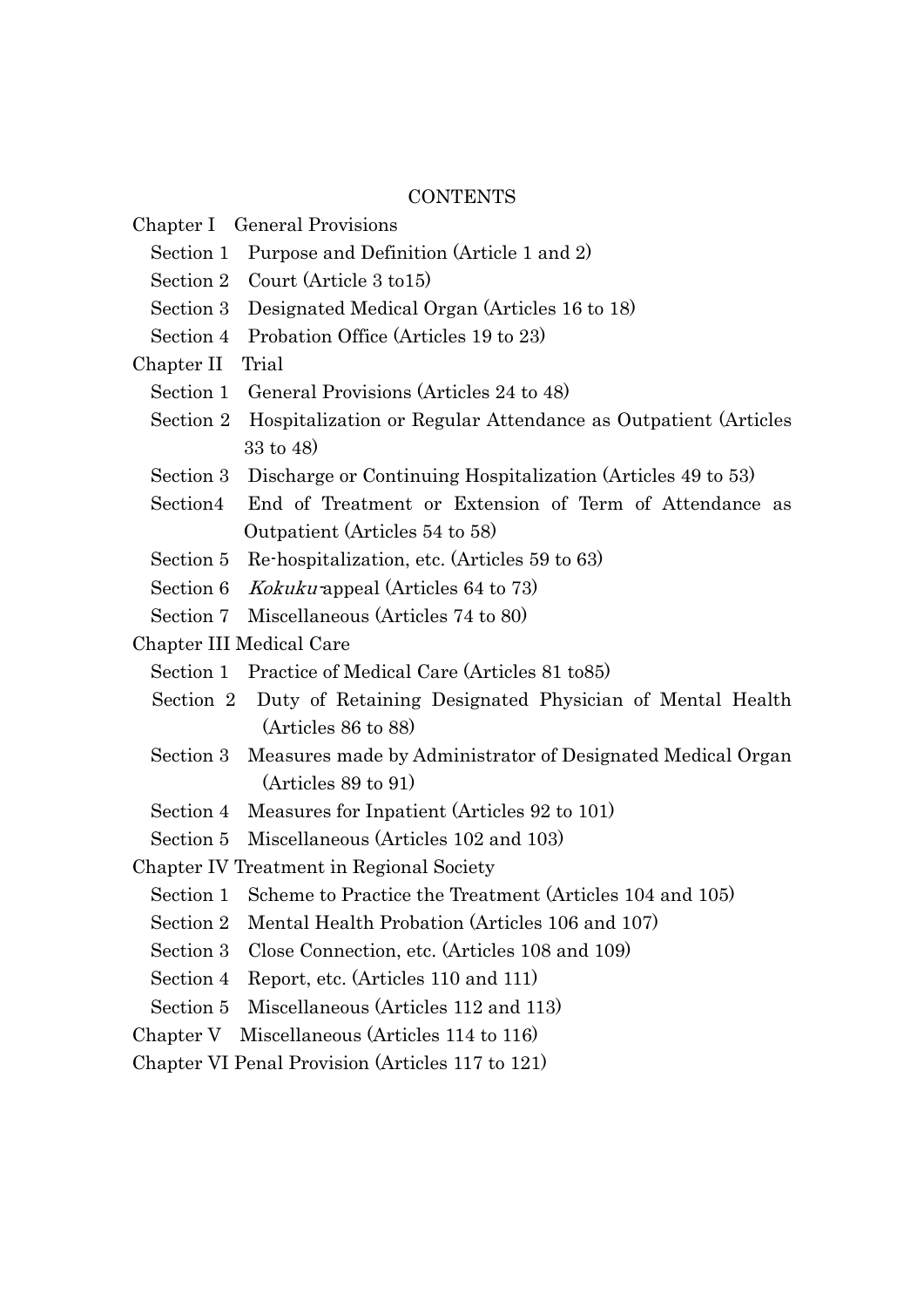Chapter I General Provisions

Section 1 Purpose and Definition

(Purpose)

 Article 1. The purpose of this Law is to provide to the person who commits a seriously hurting act against other person in a state of insane or quasi-insane mind with the continuous and appropriate medical care and the necessary observation and guidance for it, to improve his/her medical condition, to prevent the further commitment of the similar act, and to promote his/her social rehabilitation, by means of establishing the procedures for deciding of his/her treatment.

(Definition)

- Article 2. 1. The Person Responsible for Protection in this Law means the person responsible for protection pursuant to the Article 20, Paragraph 1 and Article 21 of the Law concerning Mental Health and Welfare of the Mentally Disordered Person (Law No.123, 1950).
- 2. "The Object-Act in this Law means an act satisfying any following items:
- (i) an act defined in Article 108 to 110 and Article 112 of the Penal Code ( Law No.45, 1907);[Arson to inhabited structure; [Arson to uninhabited structure; Arson to objects other tha structure; and Attempts]
- (ii) an act defined in Article 176 to 179 of the Penal Code; [Obscenity by compulsion; Rape; Constructive compulsory indecency and quasi-rape; and Attempts]
- (iii) an act defined in Article 199, Article 202 or 203 of the Penal Code; [Homicide; Participation in suicide ar homicide with consent; Attempt]
- (iv) an act defined in Article 204 of the Penal Code; [Bodily injury]
- (v) an act defined in Article 236, Article 238, and Article 243 ( limited to the case relating to Article 236 or Article 238)[Robbery; Robbery through coma; and Attempts] of the Penal Code.

3. "The Object-Person" in this Law means a person satisfying any following items:

(i) when a public prosecution has not been instituted, a person deemed to commit an object act, and to be a person defined in Article 39 of the Penal Code ( hereinafter referred as "the insane minded person") or a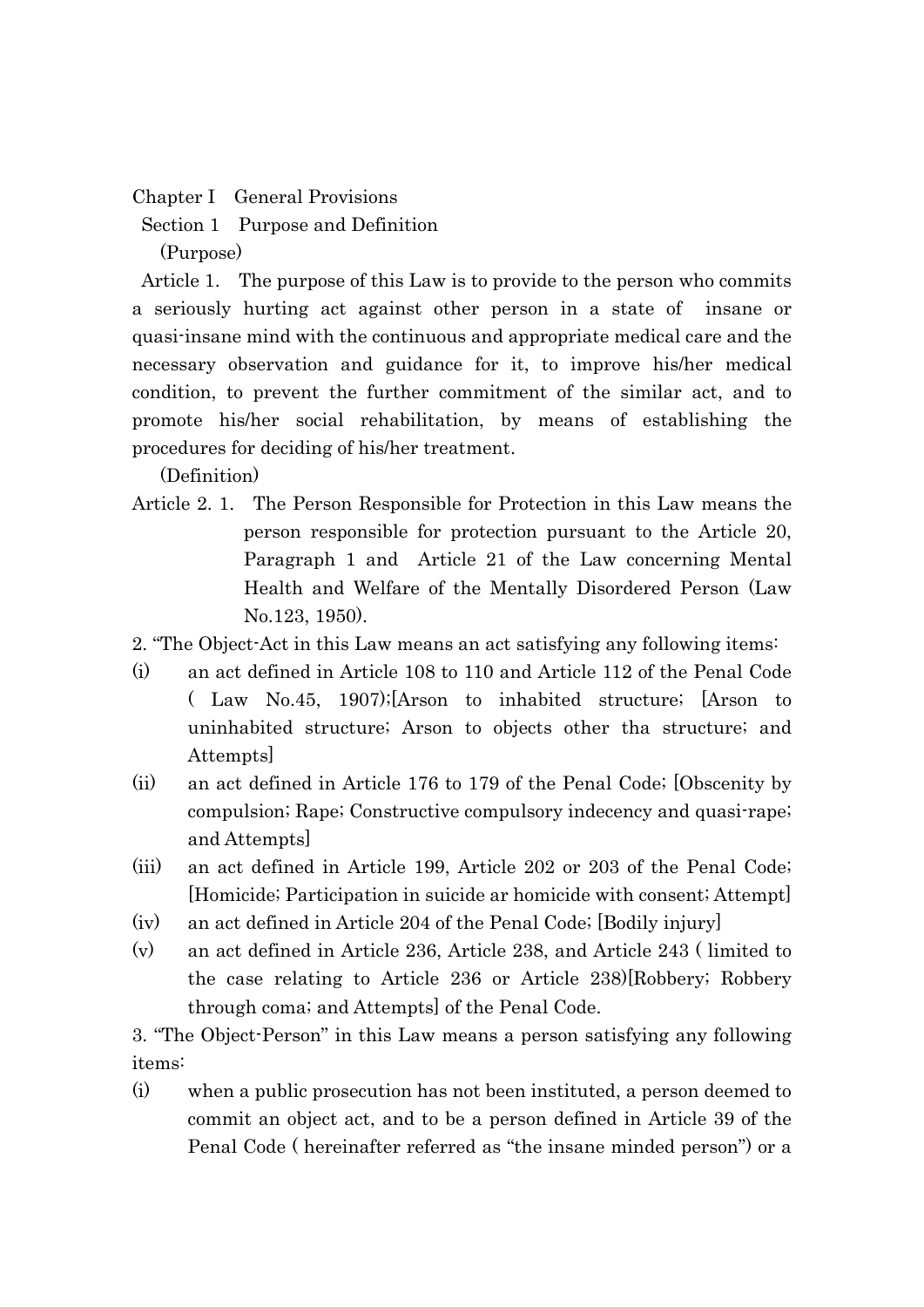person defined in Article 40 ( hereinafter referred as "quasi-insane minded person"); and

(ii) when a final and conclusive judgment has been made, a person sentenced to not guilty pursuant to Article 39, Paragraph 1 or a person sentenced to reduced penalty pursuant to the same Article, Paragraph 2 (except a person sentenced to penal servitude or imprisonment without suspension of its execution and having the term of its execution).

4. "The Designated Medical Organ" in this Law means the designated hospitalization medical organ and the designated outpatient medical organ.

5. " The Designated Hospitalization Medical Organ " in this Law means the hospital designated by the Minister of Health, Labour and Welfare (including the hospital a part of which is designated) as the hospital functioning to deliver the medical care by hospitalization to the person who is sentenced pursuant to Article 42, Paragraph 1, item (i) or Article 61, Paragraph 1, item (i).

6. "The Designated Outpatient Medical Organ" in this Law means the hospital and the clinic *[Shinryousyo which may have less than 20 beds*] designated by the Minister of Health, Labour and Welfare ( including any similar organ defined by the ordinance. The same in Article 16, Paragraph 2 ) functioning to deliver medical care not by hospitalization to the person who is sentenced pursuant to Article 42, Paragraph 1, item (ii) or Article 51, Paragraph 1, item (ii).

Section 2 Court

(Jurisdiction)

Article 3 The district court. [Not Yet Translated ( hereinafter abbreviated as NYT)]

( Transfer of Cases)

Article 4 [NYT]

(Consolidation of Proceedings)

Article 5 [NYT]

( Judging Member of Mental Health)

Article 6.1. The Judging Member of Mental Health shall be appointed to each treatment case by the district court, from among selected persons by the district court pursuant to the rules of the Supreme Court for each year from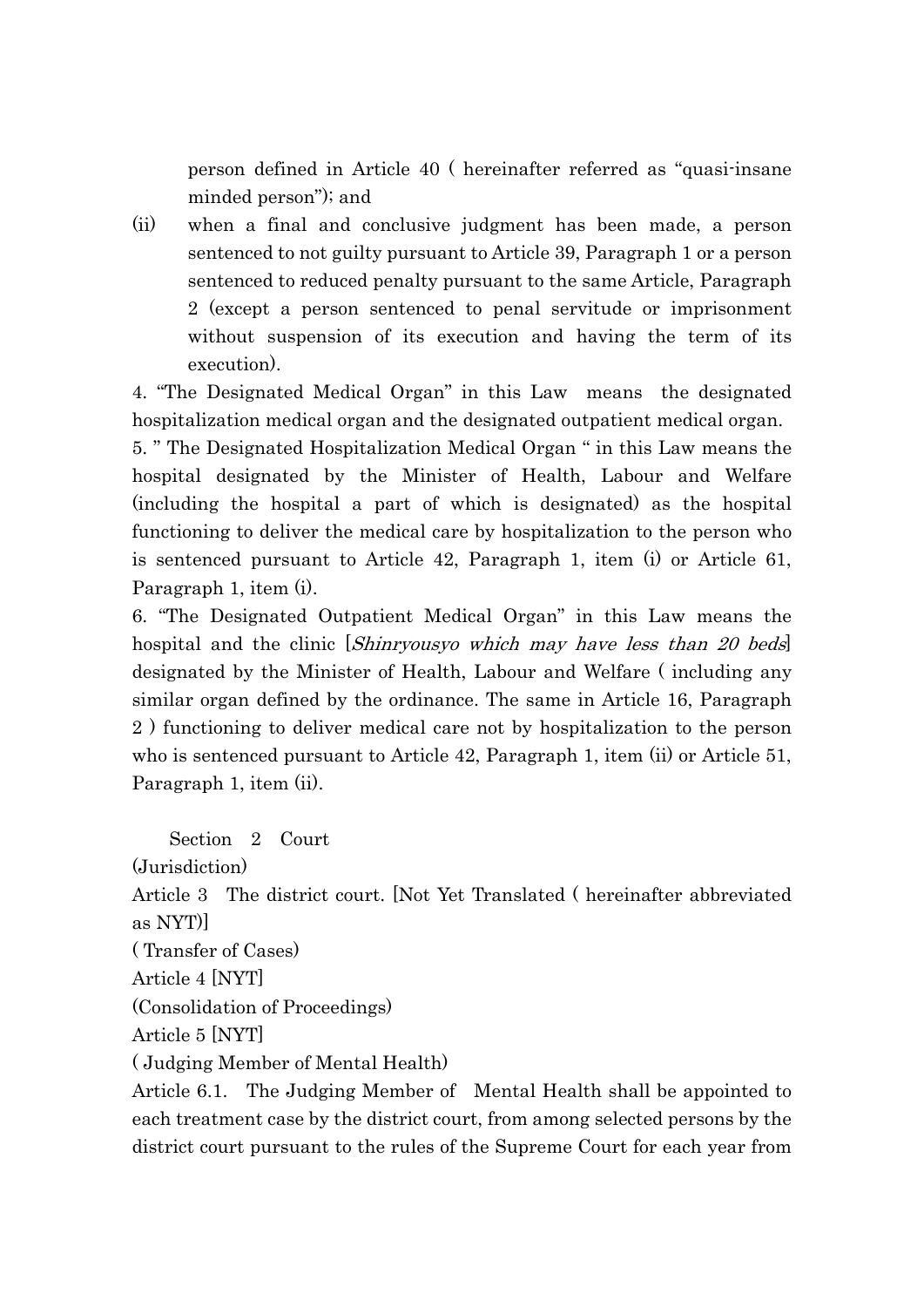among persons listed in the name list under the next Paragraph.

2. The Minister of Health, Labour and Welfare shall send a list of names of the physician who has the knowledge and expertise necessary for the duties of the Judging Member of Mental Health in this Law (hereinafter referred as adjudicative physicians of mental health) to the Supreme Court each year according to the ordinance, in order to select appropriately persons who shall be appointed to the Judging Member of Mental Health.

3. (traveling expense, etc.) [NYT]

(Disqualification)

Article 7 [NYT]

(Release from his/her office)

Article 8 [NYT]

(Independence of authority of the Judging Member of Mental Health)

Article 9 [NYT]

(Exclusion of the judge and the Judging Member of Mental Health)

Article 10 [NYT]

(Collegiate System)

Article 11.1. The district court shall handle the treatment case by the panel of a judge and a judging member of mental health in spite of the rule of Article 26 of the Court Organization Law ( Law No.59, 1947). Provided that nothing contained herein shall not apply concerning the items given a special definition in this Law.

2 The trial under Article 4, Paragraph1 and 2, Article 5, Article 40, Paragraph 1 and the former part of Paragraph 2, Article 41, Paragraph 1, Article 42, Paragraph 2, Article 51, Paragraph 2, Article 56, Paragraph 2 or Article 61, Paragraph 2 shall be decided by the judge who is a member of the panel under the preceding Paragraph. The same shall apply to dispatching an appearance order or an accompanying order, ordering an appearance to the object-person, selecting the attendant, entrusting or asking the execution of an accompanying order, entrusting the police escort or asking a research of the place of the object-person under Article 24, item (v), the former part.

3. An assistant judge shall not be a member of a panel under preceding Paragraph.

(Authority of the Judge)

Article 12.1. The judge who is a member of the panel shall be deemed to be the presiding judge as to the application of Court Organization Law, Article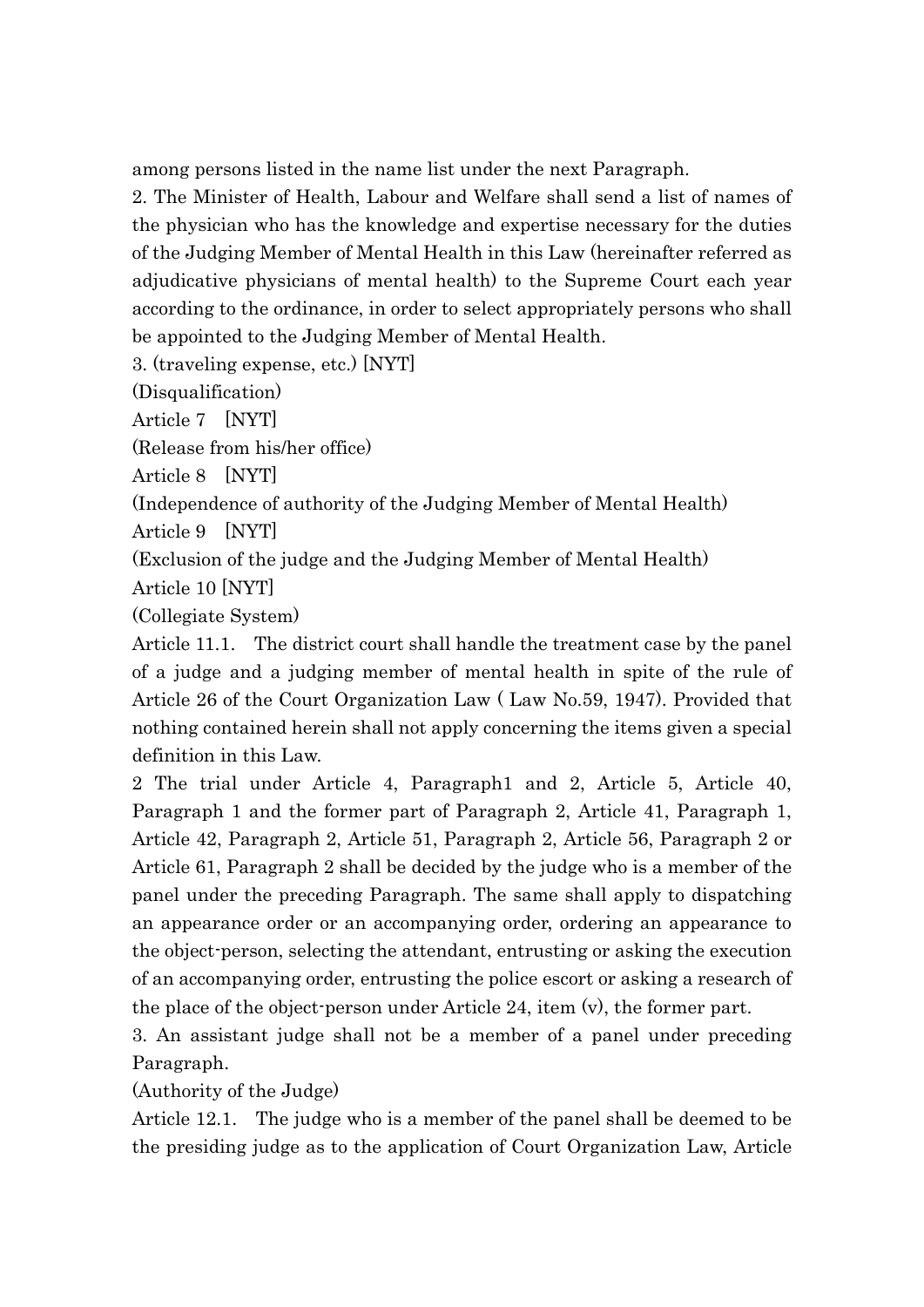72, Paragraph 1 and 2. and Article 73, when the panel under preceding Article, Paragraph 1. exercises its official duties under this Law.

2. The judge shall open and arrange the discussion of the trial (Saiban) by the panel under preceding Article.

(Duty to present his/her opinion)

Article 13. The judging member of mental health shall present his/her opinion at the discussion  $(Hyogx)$  of the Shinpan-trial.

(Decision)

Article 14. The trial of the panel under Article 11, Paragraph 1 shall be decided upon concurrence of the opinions of the judge and the judging member of mental health.

(The Councilor of Mental Health)

Article 15.1. The councilor of Mental Health shall be appointed to each treatment case by the district court from among persons selected by the district court for each year from among persons listed in the name list under the next Paragraph.

2. The Minister of Health, Labour and Welfare shall send a name list of the persons who has the knowledge and expertise of health and welfare of the mentally disordered persons to the district court.

3. The number of the councilor of mental health shall be one or more to each treatment case.

4. Article 6, Paragraph 3 shall be applied mutatis mutandis to the councilor of mental health.

Section 3 Designated Medical Organ

(Designation of the designated medical organ)

Article 16. 1. Designation of the designated hospitalization medical organ shall be decided by the Minister of Health, Labour and Welfare after the agreement of the establisher to the whole or a part of hospital which is established by the State, the prefecture or the specific independent administrative judicial person (the Specific Independent Administrative Corporation Law (Law No.103, 1999), Article 2. Paragraph 2.) and satisfies the standards specified by the order of the Ministry of Health, Labour and Welfare .

2. Designation of the designated outpatient medical organ shall be decided by the Minister of Health, Labour and Welfare after the agreement of the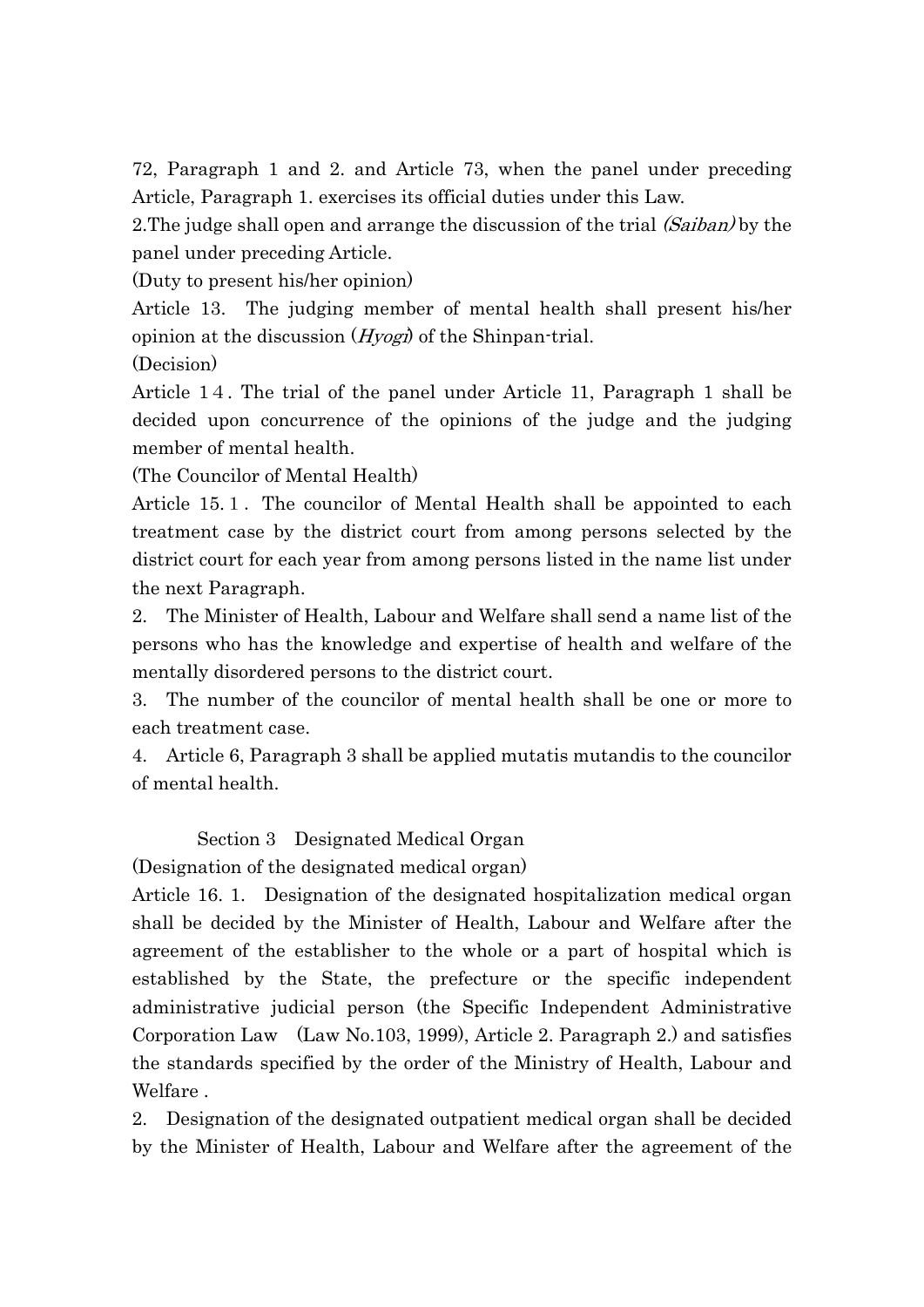establisher to the hospital, the clinic or the pharmacy which satisfies the standard specified by the order of the Ministry of Health, Labour and Welfare.

(Resignation of the designation) Article 17. [NYT] (Revocation of the designation) Article 18. [NYT] Section 4. Probation Office (Affairs) Article 19. [NYT] (Probation Officer) Article 20 [NYT] (Jurisdiction) Article 21. [NYT] (Reference ( to public offices))

#### Chapter II Shinpan-trial (Shinpan)

Section 1. General Provisions

(Investigation of facts)

Article 24. 1. An investigation of the facts may be conducted when necessary for the decision or the orders.

- 2. An investigation of the facts under the preceding Paragraph may be conducted by a member of the panel ( except the councilor of mental health) or entrust to the judge of the district court or the summary court.
- 3. Conducting the examination of the witness, the expert's evidence, the inspection, the impoundment, the search, the interpretation and translation and asking the report, the material and other assistance from the public offices, the medical facilities and other public and private organs may be permissible, when it is necessary to the investigation of the facts. Provided that the impoundment shall be carried only after the order of offering of the objects of the impoundment before the owner, possessor or keeper.
- 4. The provisions of the Code of Criminal Procedure relating to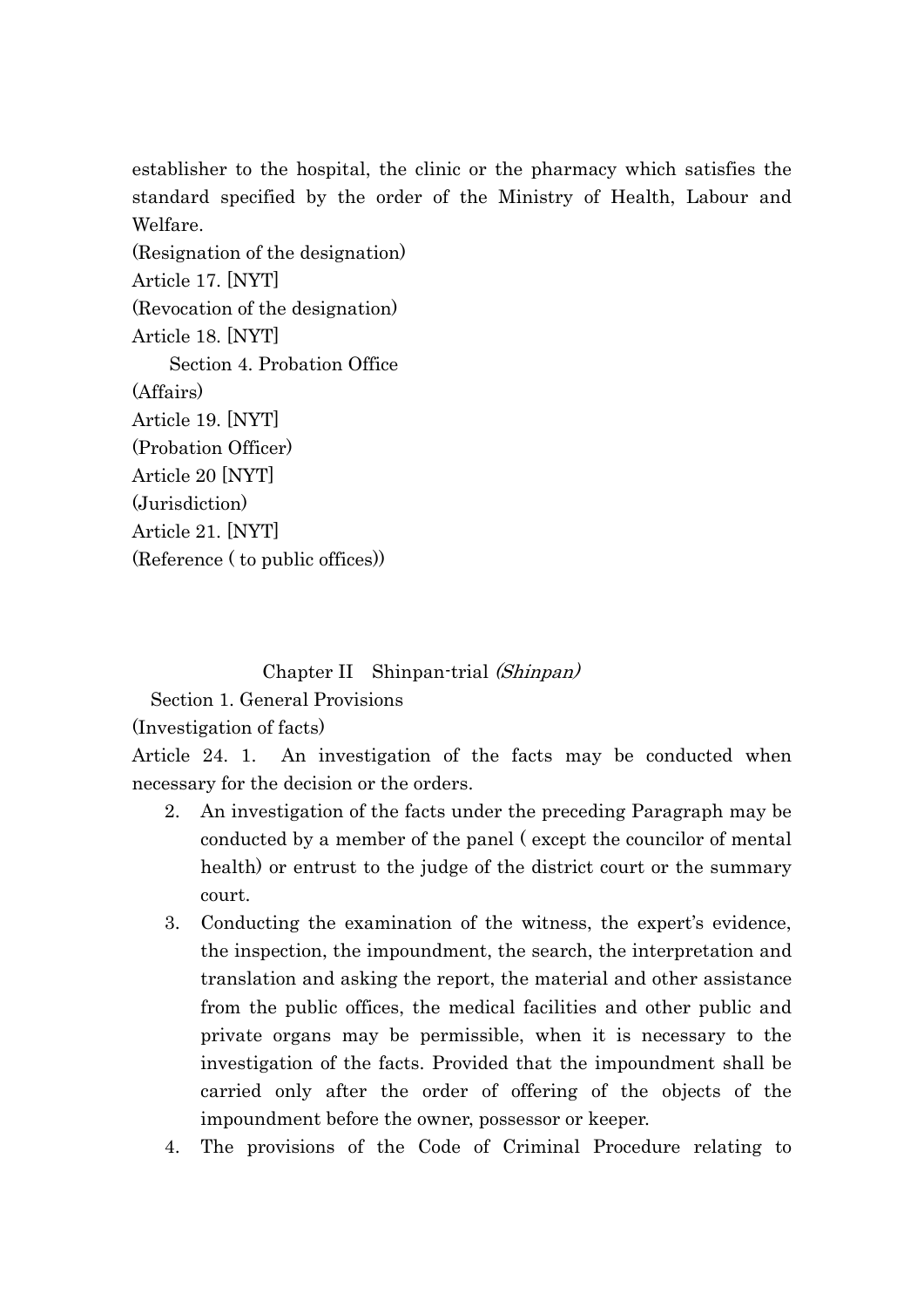examination of witness, expert's evidence, inspection, impoundment, search, interpretation and translation to be effected by the court shall apply mutatis mutandis to the same issues under preceding Paragraph in so far as such application does not run counter to the nature of the treatment case

5. The court may request the head of the police station to research the place of the object-person. In this case, when the police officer finds the object-person, he/she shall notify the court to that effect.

(Presentation of opinions and materials)

Article 25.1. The prosecutor, the administrator of the designated hospitalization medical organ or the head of the probation office shall, when he/she makes the application under the provision of Article 33, Paragraph 1, Article 49, Paragraph 1 or 2, or Article 54, Paragraph 1 or 2., present his/her opinions and the necessary materials.

2. The object-person, his/her person responsible for protection and the attendant shall present his/her opinion and the necessary materials.

(Appearance order and accompanying order)

Article 26.1. The court may issue a warrant of appearance order.

- 2. The court may, when the object-person does not appear without due cause, issue a warrant of accompanying order.
- 3. The court may, when the object-person is likely not to appear pursuant to the order under the first Paragraph without due cause, has not the definite residing place, or is in a condition of medical emergency and it is deemed to be necessary, issue a warrant of accompanying order in spite of the preceding Paragraph to the object-person.

(Effects of Warrant of Accompanying Order)

Article 27. [NYT]

(Execution of Warrant of Accompanying Order)

Article 28. [NYT]

(Appearance Order)

Article 29. [NYT]

( Attendant (Tsukisoi-nin) )

Article 30. 1. The object-person and his/her person responsible for protection may designate a lawyer *(Bengo-si)* as an attendant.

2. The court may, in special circumstances, limit the number of attendants pursuant to the rules of the Supreme Court.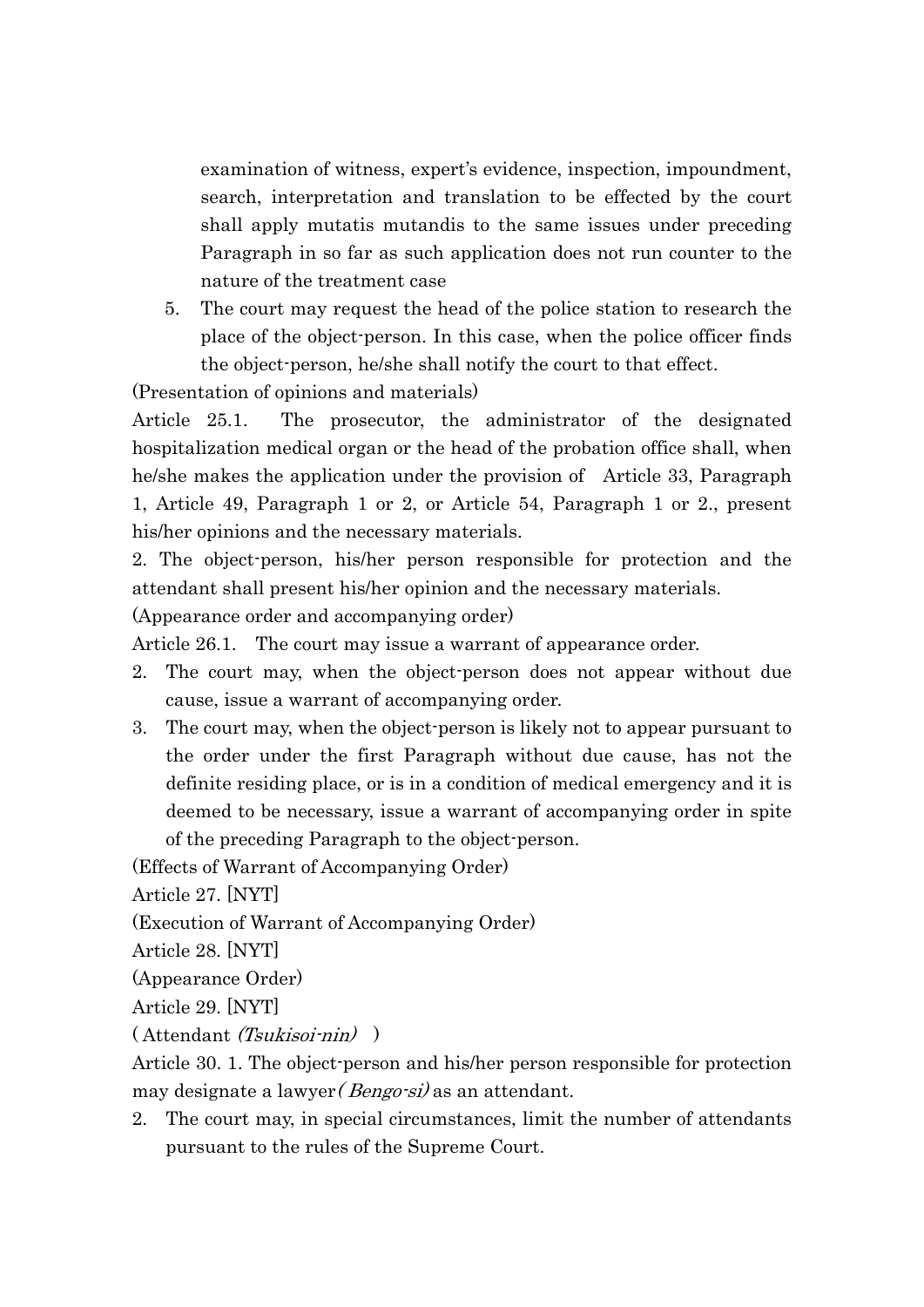- 3. The court may, when the object-person has no attendant and it deems as specially necessary, designate an attendant upon its own authority.
- 4. The attendant designated by the court pursuant to the preceding Paragraph shall be selected under the rules of the Supreme Court.
- 5. The attendant selected under the preceding Article may ask for mileage, daily allowance, hotel expenses, and remuneration.

## (Shinpan-trial date)

Article 31. 1. The Shinpan-trial date may be designated if necessary for the Shinpan-trial.

- 2. The judge shall preside the Shinpan-trial.
- 3. The Shinpan-trial shall not be open to the public.
- 4. The court may ask the public prosecutor, the administrator or the physician designated by him/her of the designated medical organ ( limited to hospital and clinic) and the head or the probation officer designated by him/her of the probation office to be present at the Shinpan-trial date.
- 5. The person responsible for protection ( inclusive of the mayor of the city or town or the village headman/inclusive of the head of the special ward/ who becomes the person responsible to protection under the provisions of the Law concerning mental health and welfare of the mentally disordered person, Article 21) and the attendant may be present at the Shinpan-trial date.
- 6. (the court shall) ask the object-person to be present at the Shinpan-trial date, or order the same.
- 7. The Shinpan-trial shall not be conducted when the object-person is not present at the Shinpan-trial date. Provided that the foregoing provision shall not apply when the object-person is not present at the Shinpan-trial date due to mental and/or physical reasons or without due reasons, quits the court without leave or is ordered to leave the court for the good order of the court, if the attendant is present.
- 8. The Shinpan-trial date may be conducted at the place other than the court.

### (Perusal or copy of records, etc.)

Article 32.1. The records or evidences of the Shinpan-trial shall not be served to perusal or transcription except for the permission of the court.

2. In spite of the foregoing provision, the prosecutor, the administrator or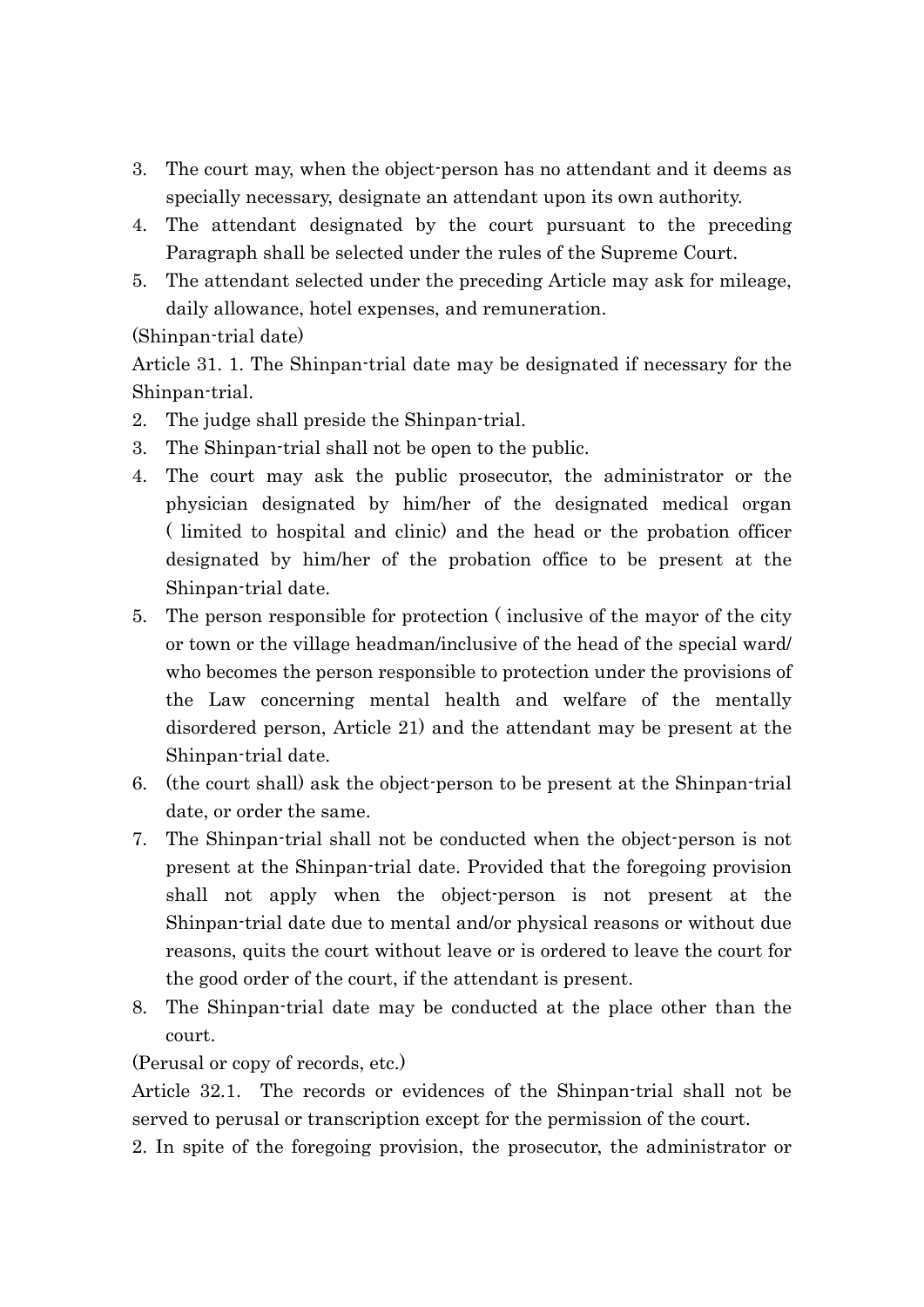physician designated by him/her of the designated hospitalization medical organ, the head or probation officer designated by him/her of the probation office, and the attendant may peruse the records and evidences of the treatment case during the application pursuant to the following Article, Paragraph 1, Article 49, Paragraph 1 or 2, Article 50, Paragraph 1, Article 54, Paragraph 1 or 2, Article 55, Paragraph 1, Article 59, Paragraph 1 or 2 and the irrevocable decision to the application.

Section 2. Hospitalization or Regular Attendance as Outpatient ( Application by the public prosecutor)

Article 33.1. The public prosecutor shall, when he/she approves that the suspected person has committed the object-act and has been a insane or quasi-insane minded person and has made the measure not to institute a public prosecution or the final and conclusive judgment of the court under the provision of Article 2, Paragraph 3, item (ii) has been made, apply for the decision under Article 42, Paragraph 1 to the district court, except in case that the object-person is clearly unlikely to do further object-act due to the mental disorder which caused the insane or quasi-insane mind even if the continuing medical care is conducted. Provided that he/she may, when the procedure is conducted pursuant to the provisions of the criminal case, the juvenile case, or the law concerning expulsion of alien, not apply for the same until the procedure finishes.

2. In spite of the provision of the body of the preceding Paragraph, the public prosecutor may, when the object-person is placed in the prison, the juvenile prison, the detention house or the reformatory and the continuing placement is planned, not apply for the same. The same apply when the object-person is alien and has left the State.

3. The public prosecutor may, when the injury is minor and when he/she deems the application to be unnecessary according to the consideration to the nature of the said act, the foregoing hurting act against other person, the present state, character and environment of the object-person, not apply for the same decision. Provided that this provision shall not apply to the person who has made also the other object-act.

(Order of Hospitalization for Expert's Evidence)

Article 34. 1. The judge of the district court who receives the application pursuant to the preceding Article, Paragraph 1. shall, except in case that the object-person is clearly unlikely to do further object-act due to the mental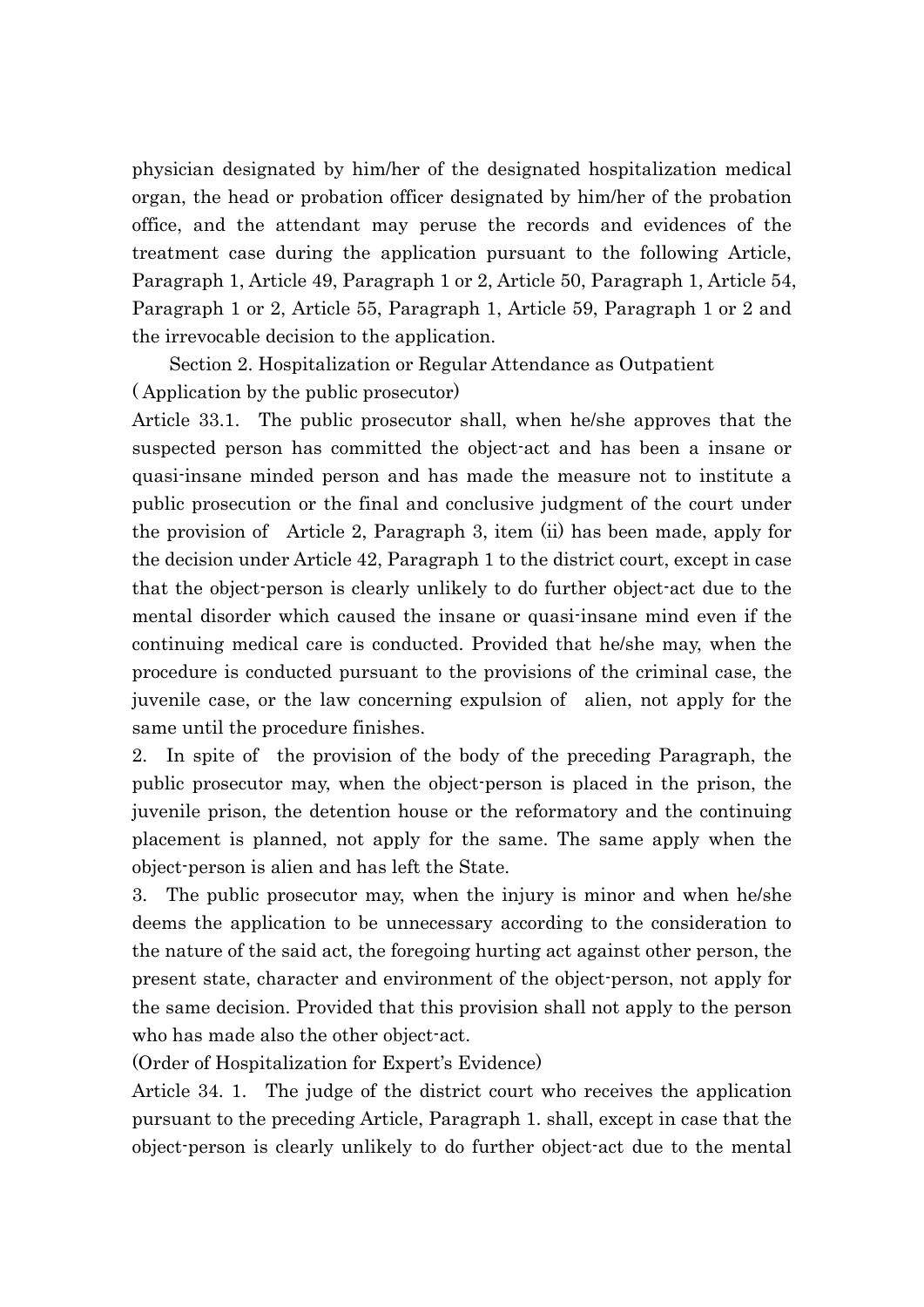disorder which caused the insane or quasi-insane mind even if the continuing medical care is conducted, order to hospitalize the object-person until the decision under Article 40, Paragraph 1 or Article 42 for the expert's evidence or other medical observation. In this case, the judge has the same authority with the court as to the appearance or accompanying order.

- 2. The judge shall, when he/she issues the order under the preceding Paragraph, tell in advance to the object-person that any declaration is not forced, and that he/she may appoint the attendant from among lawyers, inform the points of the reasons why the object-person is deemed to satisfy Article 2, Paragraph 3. and the application pursuant to the preceding Article, Paragraph 1., and afford an opportunity to make any statement to the case. Provided that this shall not apply, when this is not be able to be conducted due to no appearance of the object person due to mental and/or physical reasons or without due cause.
- 3. The term of the hospitalization pursuant to the order under the first Paragraph shall not exceed two months from the date of the execution of the said order. Provided that the court may, when it deems necessary, extend this term within one month in total upon its own decision.
- 4. The judge may entrust the execution of the order pursuant to the preceding Paragraph to the public prosecutor.
- 5. The provisions of Article 28, Paragraph 2, 3 and 6, Article 29, Paragraph 3 shall apply mutatis mutandis to the execution of the preceding Paragraph.
- 6. The assistant judge may issue the order pursuant to the first Paragraph upon his/her own authority.

(Court appointed Attendant )

Article 35. The court shall, when the object-person has not the attendant, appoint the attendant.

(Participation of Councilor of Mental Health)

Article 36. The court shall let the councilor of mental health participate in Shinpan-trial in order to listen his/her opinion about the necessity of treatment and its contents. Provided that this provision shall not apply when the court considers unnecessary.

(Expert's Examination of the Object-person)

Article 37.1. The court shall order the judging physician of mental health or a physician who is deemed to have the same or more knowledge and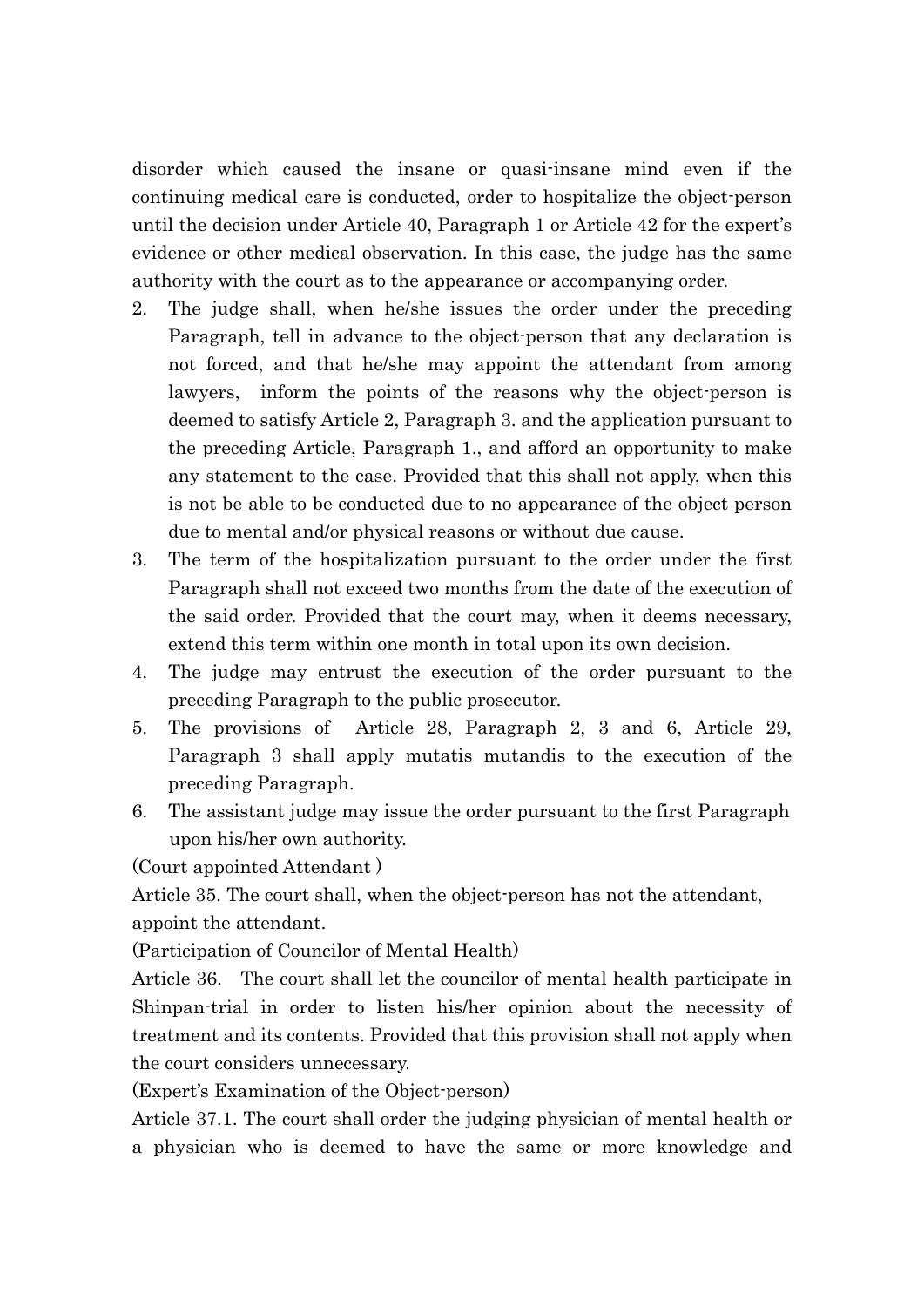expertise with the said physician to examine the object-person as to the mental disorder and the likelihood of the further object-act due to the mental disorder which caused the insane or quasi-insane mind if the continuing treatment is not conducted. Provided that this provision shall not apply in case that the said likelihood is clearly negative.

2. In case of the examination under the preceding Paragraph, the considerations shall be directed to the type of the mental disorder, the anamnesis, the mental status at the time of the object-act and at present, the mental status in future prospected from the present status and the treatment history, the contents of the object-act, the contents of past hurting acts and the character of the object-person.

3. The physician who has been ordered to do the examination under the first Paragraph shall attach his/her opinion of the necessity of medical care by the hospitalization to the conclusion of the examination.

- 4. The court may direct the physician who is ordered to do the examination under the first Paragraph the issues which shall be given his/her special attention.
- 5. The court may, when it orders the examination under the first Paragraph as to the object-person whom the order under Article 34, Paragraph 1, the former part and deems necessary, order to hospitalize the object-person until the decision under Article 40, Paragraph 1. or Article 42. by its decision. The provisions of Article 34, Paragraph 2. to 5 shall apply mutatis mutandis to this case.

(Research of Environments by Probation Office)

Article 38. [NYT]

(Conduct of Trial Date)

Article 39. The court shall, when the application under Article 33. Paragraph 1. is filed, hold the trial date. Provided that this shall not apply when the prosecutor and the attendant have no objection.

2. The public prosecutor shall be present at the trial date.

3. The court shall tell at the trial date to the object-person that any declaration is not forced, and inform the points of the reasons why the object-person is deemed to satisfy Article 2, Paragraph 3. and the application pursuant to Article 33, Paragraph 1., and afford an opportunity to make any statement of the object-person and the attendant. Provided that this shall not Article 31, Paragraph 7.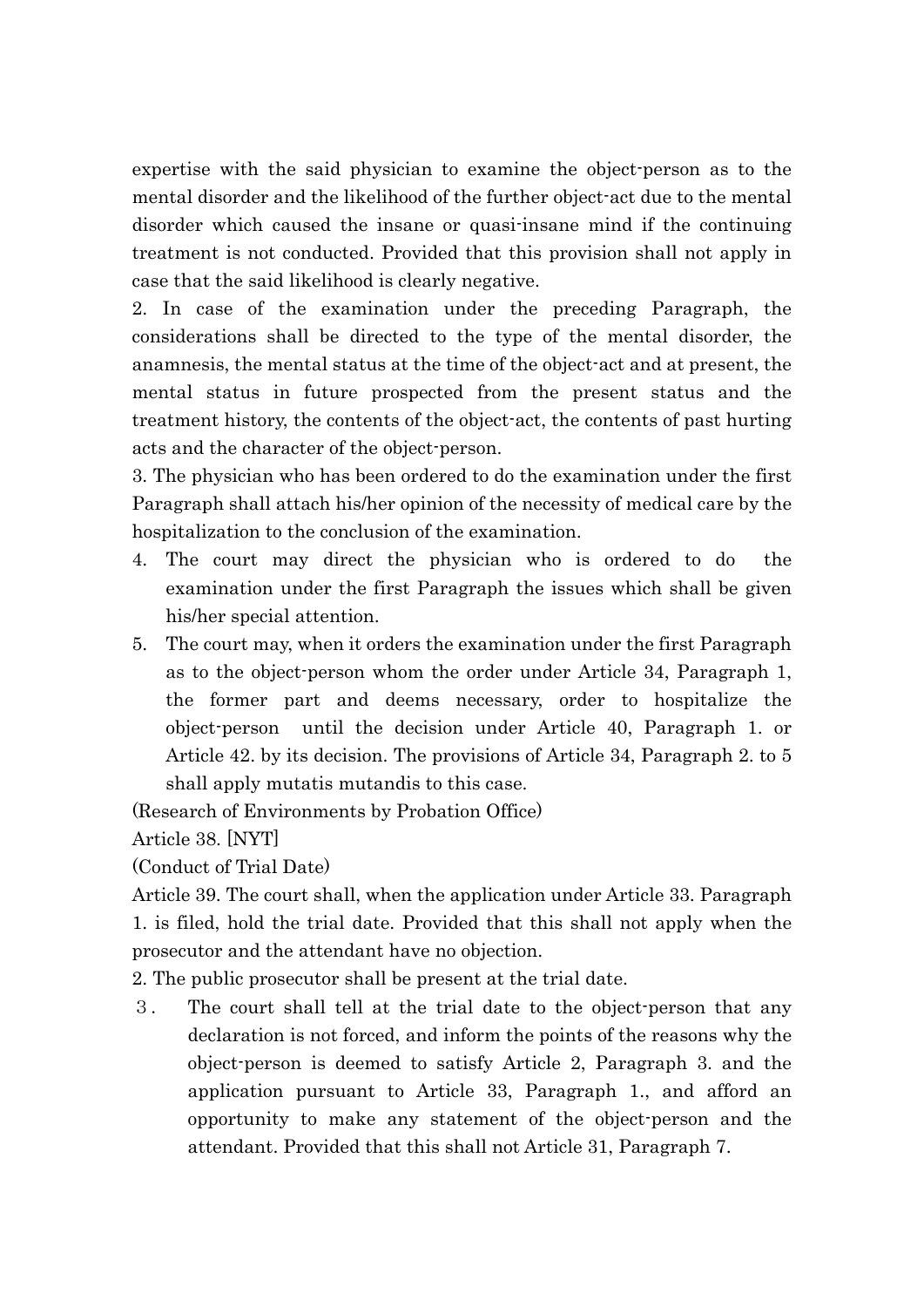(Dismissal of Application, ect.)

Article 40.1. The court shall, when as to the object-person under Article 2, Paragraph 4, item (i) the application has been filed under Article 33, Paragraph 1, if the case satisfies the following item, dismiss the application by the decision.

- (i) in case that the object-person is not deemed to do the object-act: or
- (ii) in case that the object-person is deemed neither to be insane nor to be quasi-insane.

2. The court shall, when the public prosecutor has made a disposition not to institute the public prosecution due to his/her insane mind, if the court has deemed him/her to be quasi-insane minded, make the decision to that effect. In this case, the public prosecutor shall notify to the court within two weeks from the date of receiving the note of the decision whether he/she withdraws the said application.

(Special Provisions for Examination of the Existence of the Object-act)

Article 41.1. The court may, when the application pursuant to Article 33.1. has been filed as to the object-person provided under the provision of Article 2,Paragraph 3, item (i), if necessary, make a decision to the effect that other collegiate court shall conduct the examination and trial as to the existence of the reasons under the preceding Article, Paragraph 1, item (ii), hearing the opinion of the public prosecutor and the attendant.

- 2. The collegiate panel in the preceding Paragraph shall be the collegiate panel of judges under the Court Organization Law, Article 26, Paragraph 2. In this case, the judge being a member of the collegiate panel before which the treatment case is pending may participate in it.
- 3. The collegiate court in the first Paragraph has the same authority with the court before which the treatment case is pending, as to the appearance, accompanying and attendance orders.
- 4. The court before which the treatment case is pending may continue to conduct the trial even during hearing of the panel under the first Paragraph. Provided that the panel shall not render a decision which finalizes the case (except the next Article, Paragraph 2.).
- 5. The collegiate court by the panel under the first Paragraph shall, when it conducts hearing under the same Paragraph, designate the trial date. In this case, the presiding judge shall conduct the trial date.
- 6. Provisions of Article 39. Paragraph 2 and 3 shall apply mutates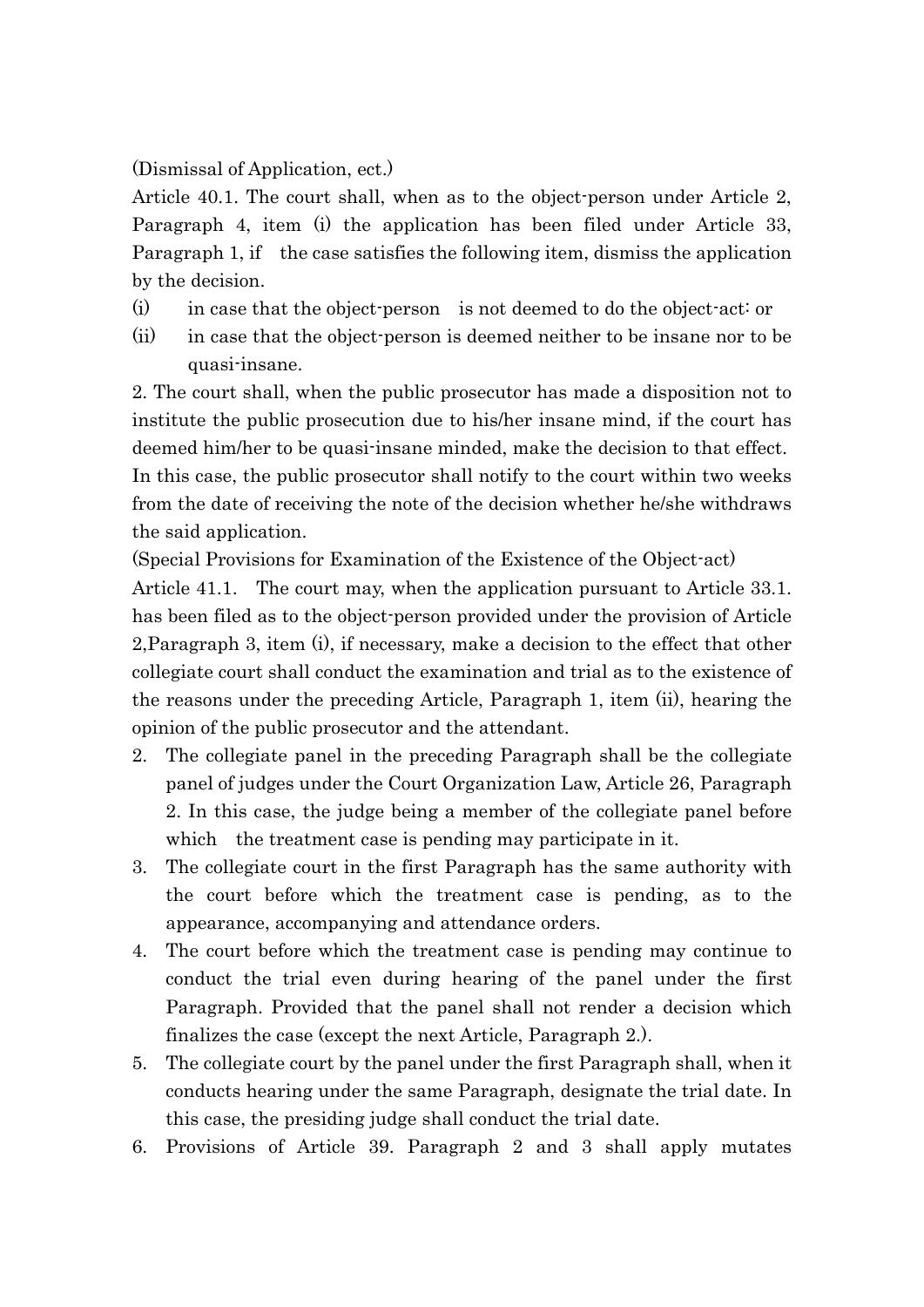mutandis to the trial date under the preceding Paragraph.

- 7. The judging member of mental health who is a member of the panel before which the treatment case is pending may attend at the trial date under the fifth Paragraph.
- 8. The collegiate court under the first Paragraph shall make a decision to the effect that the case satisfies the reasons provided in the preceding Article, Paragraph 1, item (i) or does not.
- 9. The decision under the preceding Paragraph shall restrict the court before which the treatment case is pending.

( Decision of Hospitalization, etc.)

Article 42. [NYT]

(Hospitalization)

Article 43.[NYT]

(Term of Regular Attendance as Outpatient)

Article 44. The period of non nospitalization treatment under Article 42. Paragraph 1. item (ii) shall be three years calculating from the day of the decision. Provided that the court extend the period within two years in total.

(Execution of Decision)

Article 45.[NYT]

(Effects of Decision)

Article 46. [NYT]

(Hearing Trial at Visitor's Gallery of Victims, ect.)

Article 47.[NYT]

(Notification to Victim, etc.).

Article 48.[NYT]

Section 3. Discharge or Continuing Hospitalization

(Application of Administrator of Hospital)

Article 49.[NYT]

(Proposal for Permission of Discharge, etc. [from the inpatient])

Article 50. The person hospitalized under the decision of Article 42. Paragraphn1. or Article 61. Paragraph 1. item (i) or Article 61. Paragraph1. item (i), his/her person responsible for protection, or his/her attendant may apply for discharge or the end of treatment to the district court.

2. the person provided in the preceding Paragraph shall not apply until the end of three months calculating from the day of decision under Article 42.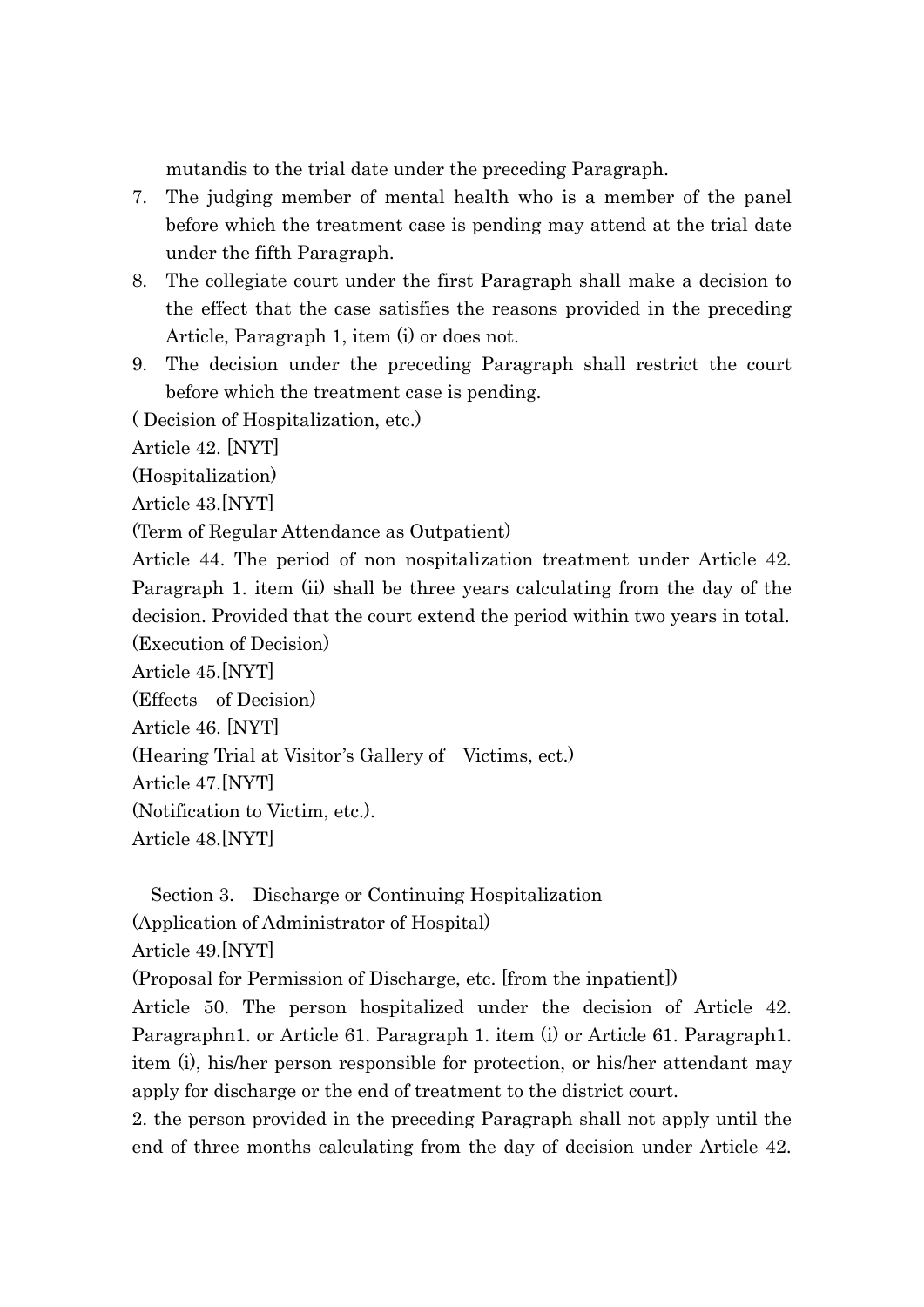Paragraph 1. item (i), Article 51. Paragraph 1. or Article 61. Paragraph 1. item (i)(if plural, the latest one).

(Decision Confirming Discharge or Continuing Hospitalization[by the court]) Article 51. [NYT]

(Expert's Examination of Object-person)

Article 52.[NYT]

(Application after necessary modifications)

Article 53.[NYT]

(Application of Head of Probation Office)

Article 54.[NYT]

(Request of End of Treatment)

Article 55. 1. The person who has been given the decision under Article 42. Paragraph 2. or Article 51. Paragraph 1. item (ii) , his/her person responsible to protection or his/her attendant may request the end of the treatment under this law.

2. The person prescribed in the preceding Paragraph shall not apply the preceding Paragraph until the end of six month after the decision of Article 42. Paragraph 1. item (ii), Article 51. Paragraph 1. item (ii), the following Article. Paragraph 1. item (i)or (vi) or Article 61. Paragraph 1. item (ii)(if plural, the latest one).

(Decision of End of Treatment or Prolongation of Term of Outpatient)

Article 56. The court shall, when the application pursuant to Article 54. Paragraph 1.or 2., make a decision to the effect in accordance with the following items, on the base of opinion of the administrator of the outpatient medical organ (when it orders the expert's examination on the base of opinion of the administrator of the outpatient medical organ and the expert's examination), considering the environment of the object-person:

- (i) [the court shall] dismiss the application for the end of the treatment and decide to the effect that the period of non-hospitalization medical care continues; or
- (ii) decision to the effect that treatment under this law shall end.
	- 2. The court shall, when it deems the application unlawful, dismiss the application by the decision.
	- 3. The court shall, when it extends the period under the first Paragraph, item (i), decide the term of extension.

(Expert's Examination of Object-person)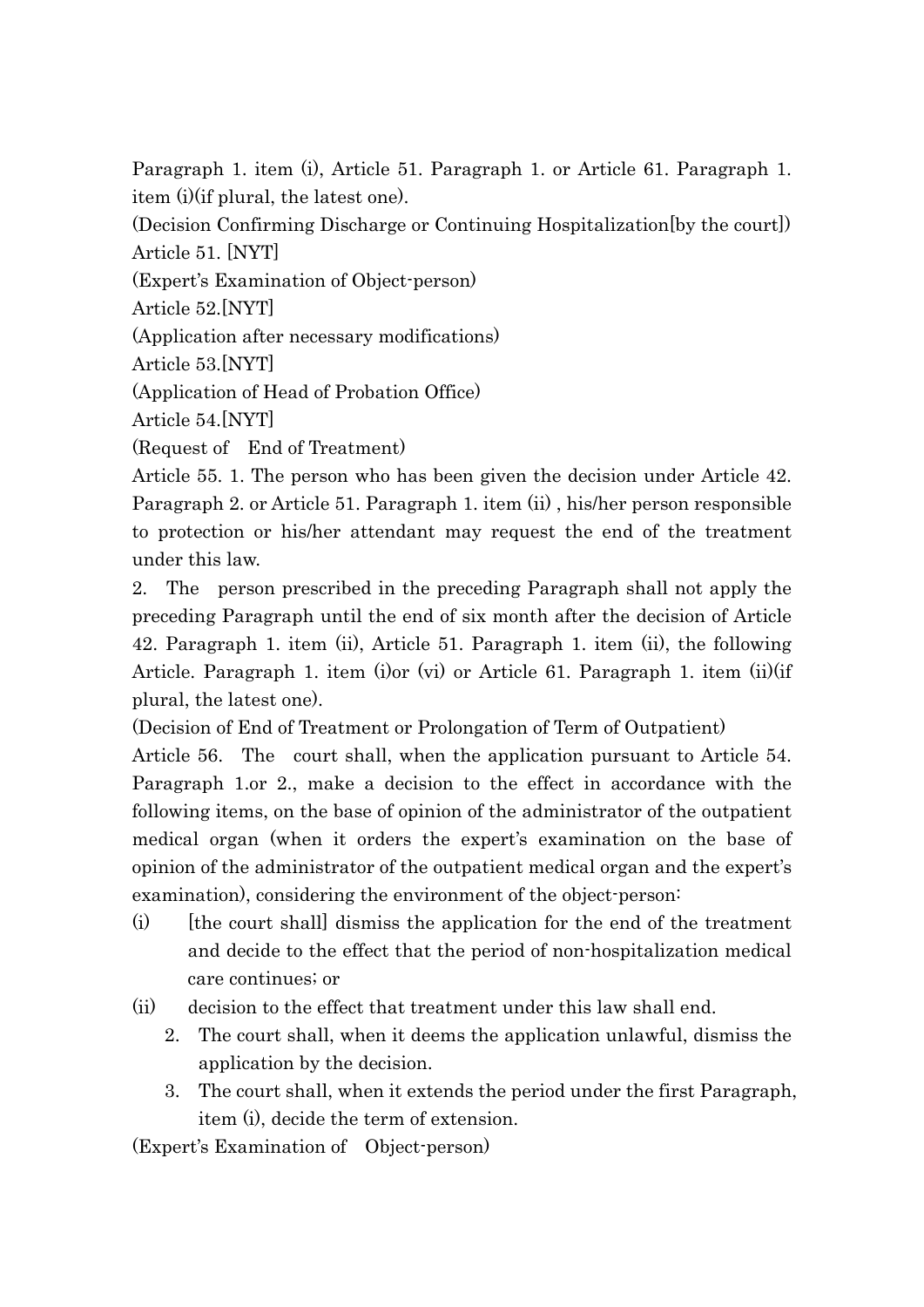Article 57. (Application after necessary modifications) Article 58.[NYT]

 Section 5. Rehospitalization, etc. (Application of Head of Probation Office) Article 59. [NYT] (Order of Hospitalization for Expert's Evidence) Article 60.[NYT] (Decision of Hospitalization, etc.) Article 61.[NYT] (Expert's Examination of Object-person) Article 62.[NYT] (Application with necessary modifications) Article 63. [NYT]

Section 6. Kôkoku-appeal

#### (Kokoku-appeal)

Article 64. 1. The public prosecutor to a ruling by the court under Article 40, Paragraph 1. or Article 42., the administrator of the designated Hospitalization Medical Organ to the same under Article 51, Paragraph 1. or 2., Head of the Probation Office to the same under Article 56. Paragraph 1. or 2. or Article 61. Paragraph 1. to 3. may file Kokoku-appeal only by reason of a violation of laws and orders , a serious error in and/or of facts or a serious impropriety of the decision which has affected the decision within two weeks.

- 2. The object-person, the person responsible to protection or the attendant may file Kokoku-appeal to the decision by the court under Article 42. Paragraph 1., Article 51. Paragraph 1. or 2., Article 56. Paragraph 1. or 2. or Article 61. Paragraph 1. or 2. only by reason of a violation of laws or orders, a serous errors in/of facts, or a serious impropriety of the decision which has affected the decision within two weeks. Provided that the attendant shall not appeal against the clearly expressed intentions of the person responsible for protection who has selected him as an attendant.
- 3. The trial of the collegiate court under Article 41. Paragraph 1. shall, when the Kokoku-appeal has been filed against the decision of Article 40. Paragraph 1. pursuant to the same[40] Article Paragraph 8. or Article 42.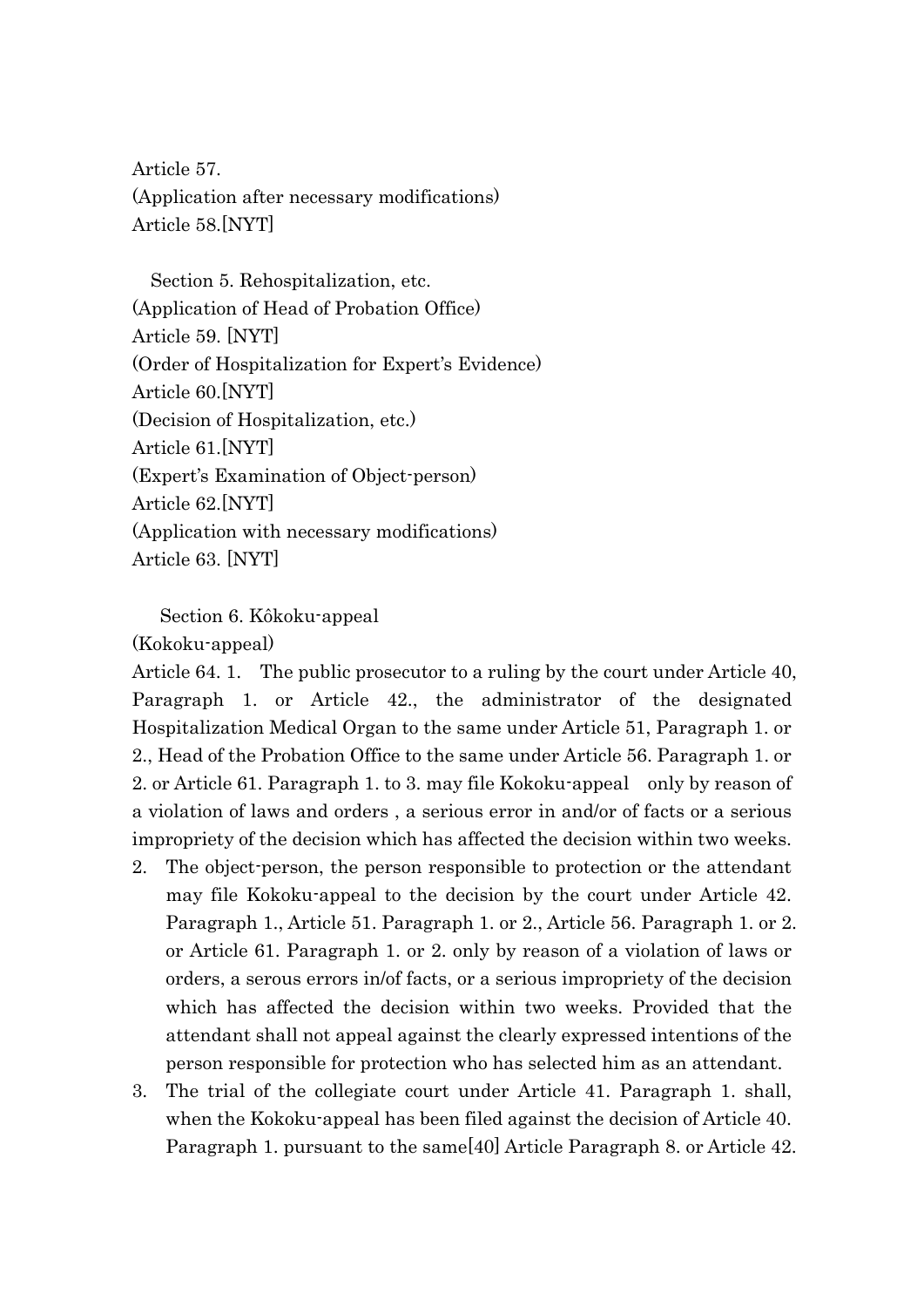Paragraph 1., follow the decision of the appeal-court.

(Withdraw of Kokoku-appeal)

Article 65. The Kokoku-appeal may be withdrawn until the final decision of the appeal-court. Provided that the attendant shall not withdraw against the clearly expressed intention of the person responsible who selected him as an attendant.

(Scope of Investigation of Appeal-court)

Article 66. 1. The appeal-court may investigate within the scope of the statement of reasons for Kokoku-appeal.

2. The Kokoku-appeal court may investigate the fact and reason which may be a reason of the Kokoku-appeal by its authority, even when it is not included in the reasons of the Kokoku-appeal.

(Court Appointed Attendant)

Article 67. The Kokoku-appeal court shall, when the Kokoku-appeal has been filed and the object-person has not an attendant, appoint an attendant. Provided that this shall not apply when the said Kokoku-appeal has filed after the term provided in Article 64. Paragraph 1. or 2..

(Trial of Kokoku-appeal)

Article 68. 1. [The Kokoku-appeal court] shall dismiss the Kokoku-appeal, when the said appeal violates its provisions or has no reason, by the decision.

2. [Kokoku-appeal court] shall dismiss the original decision by its own decision or send the case to the original court or the other district court when the said appeal has the reason. Provided that the Kokoku-appeal court] may dismiss the original decision and order the further decision when the case satisfies Article 40. Paragraph 1. item (i) or (ii).

(Stay of Execution)

Article 69. The Kokoku-appeal shall not effect to stay the execution. Provided that the original court and the Kokoku-appeal court may stay the execution by its own authority.

(Refiling of Kokoku-appeal)

Article 70. 1. The public prosecutor, the administrator of the designated hospitalization medical organ, the head of the probation office, the object person, his/her person responsible for protection, or his/her attendant may specially make an appeal to the Supreme Court against the ruling rendered by the Kokoku-appeal court only when the reasons are that the said ruling is unconstitutional or a violation of the precedent judgments of the Supreme